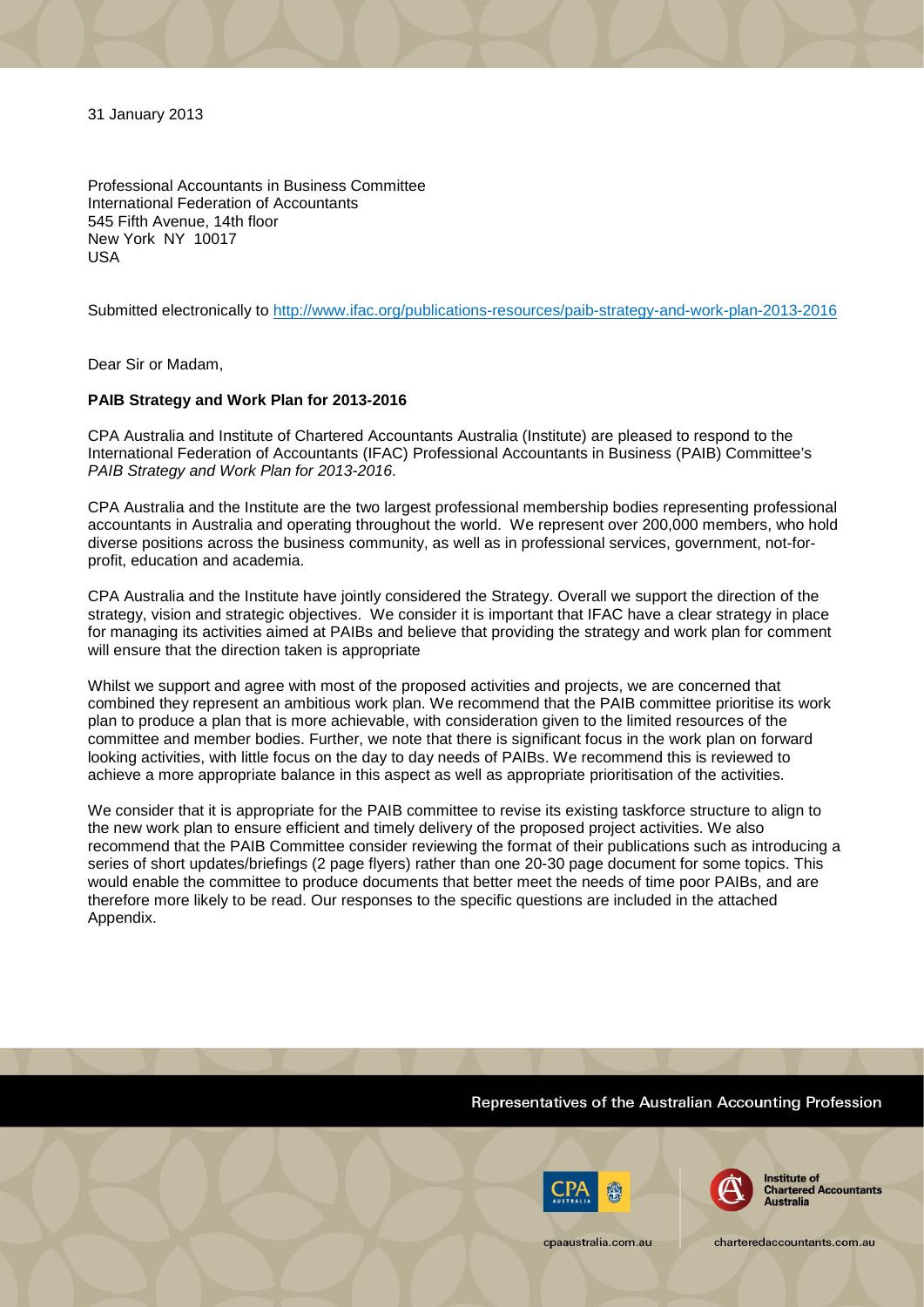If you have any questions regarding this submission, please do not hesitate to contact either Karen McWilliams (the Institute) at +61 2 8078 5451, [Karen.mcwilliams@charteredaccountants.com.au](mailto:Karen.mcwilliams@charteredaccountants.com.au) or Gavan Ord (CPA Australia) at +61 3 9606 9695, [gavan.ord@cpaaustralia.com.au.](mailto:gavan.ord@cpaaustralia.com.au)

Yours sincerely

/aller

**Alex Malley Chief Executive Officer CPA Australia Ltd**

h l suto

**Lee White Chief Executive Officer Institute of Chartered Accountants Australia**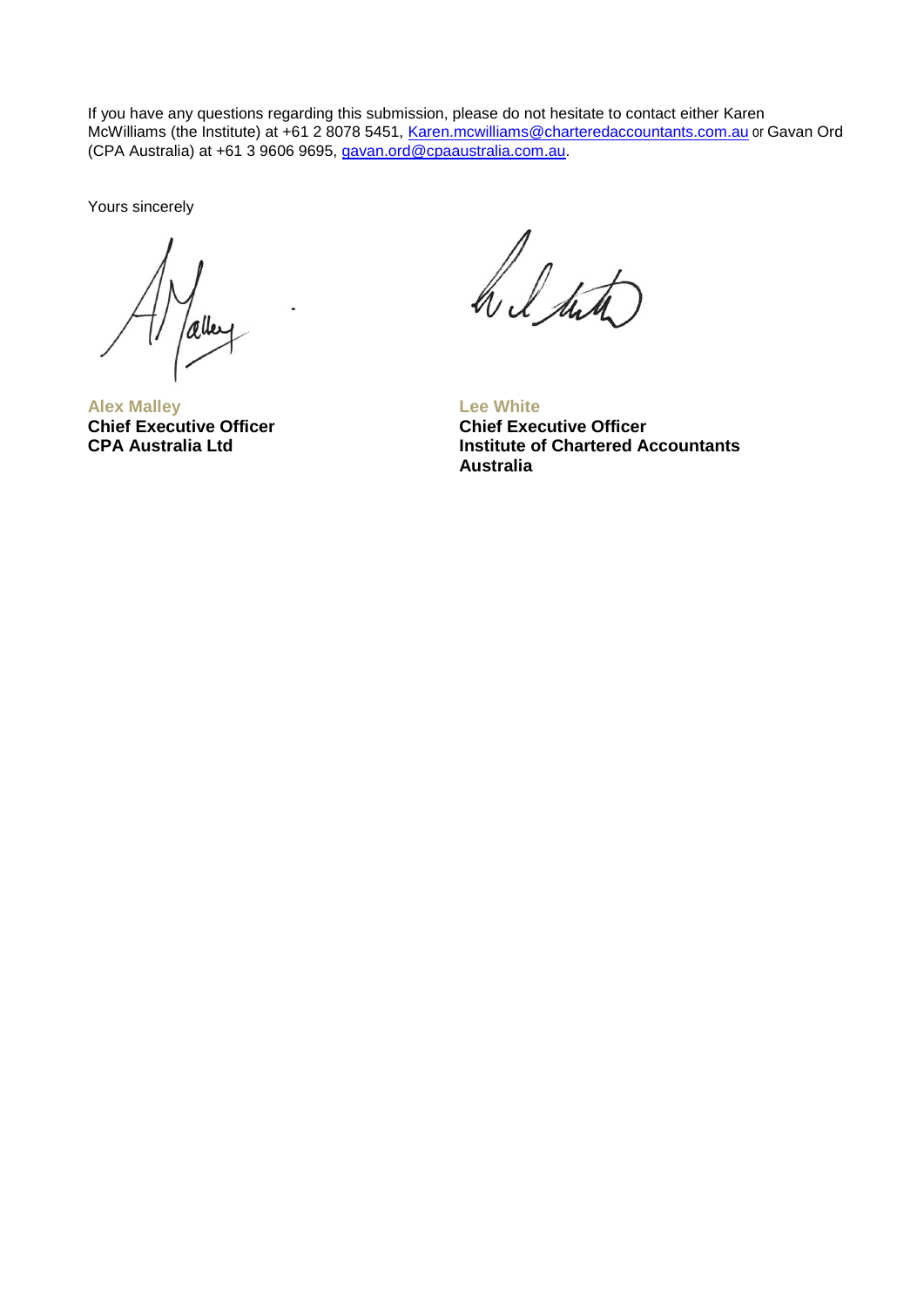# **Appendix**

In the overview on page 8, you refer to a number of different designations. CPA in Australia refers to Certified **Practising** Accountant, which is not included in this listing.

We consider it is important that this document recognises that not all PAIBs work within the finance function of an organisation. In fact many have moved outside of that area but continue to use their core skills in one or more of the four key roles. We suggest that when referring to the various roles held by PAIBs on page 8, that you indicate that 'these might include the following job functions' or that the list is not exhaustive.

**1. Do the proposed PAIB vision and objectives continue to reflect the best focus for IFAC to help its member organisations support their professional accountants in business and facilitate the profession's contribution to the development of sustainable organisations and financial markets and strong international economics (page 10)?**

We support the proposed PAIB vision and objectives.

**2. Do the six areas of focus continue to reflect the significant issues of important to professional accountants in business in your jurisdiction (page 11)?**

We support the six focus areas and consider that these reflect the key areas of focus to PAIBs in our region.

We note the planned review of the International Good Practice Guidance (IGPG) in 2013. We support a review and recommend that as part of the review, the existing IGPGs are updated to the new look and feel of recent PAIB documents. As part of this update, it might be preferable to create new short form versions of the IGPGs to complement the more detailed IGPG. We recommend having both available together on the same webpage. For example, the short version could include:

- 1. A new short form Preface
- 2. A short introduction highlighting the importance of the topic and the role PAIB (the What and Why)
- 3. The Principles listed
- 4. Each principle supported by a very short explanation statement and critical references to other work.
- 5. A link to the main IGPG.

Further, we support the issue of shorter statements of principles to support the profession more widely. However, we recommend that the PAIB Committee consider carefully whether a particular topic is best suited to a statement of principle or as guidance in the form of an IGPG, both short form and more detailed versions. We consider that each form serves a different purpose and there is a need for both styles.

As previously recommended, we also consider it important for IFAC to measure the success of its IGPGs and other publications. Monitoring the web downloads of each document will assist in this regard, as noted on page 13 of the Strategy. We recall noting in the past that two IGPGs have had especially high downloads, possibly due to them being referenced in third party websites. This is something IFAC should consider if they are looking to broaden the reach of their publications.

### **3. Do you agree with the proposed activities and projects on the work plan? Are there any gaps that would benefit from consideration at an international level? Are any important new developments missing (Appendix 2)?**

# *Overall*

Whilst we support and agree with most of the proposed activities and projects, we are concerned that combined they represent an ambitious work plan. We recommend that the PAIB committee prioritise its work plan to produce a plan that is more achievable, with consideration given to the limited resources of the committee and member bodies.

In our opinion, some of the work plan incorporates projects which may duplicate information that is already available from member bodies and other sources. There is scope for IFAC to leverage on the existing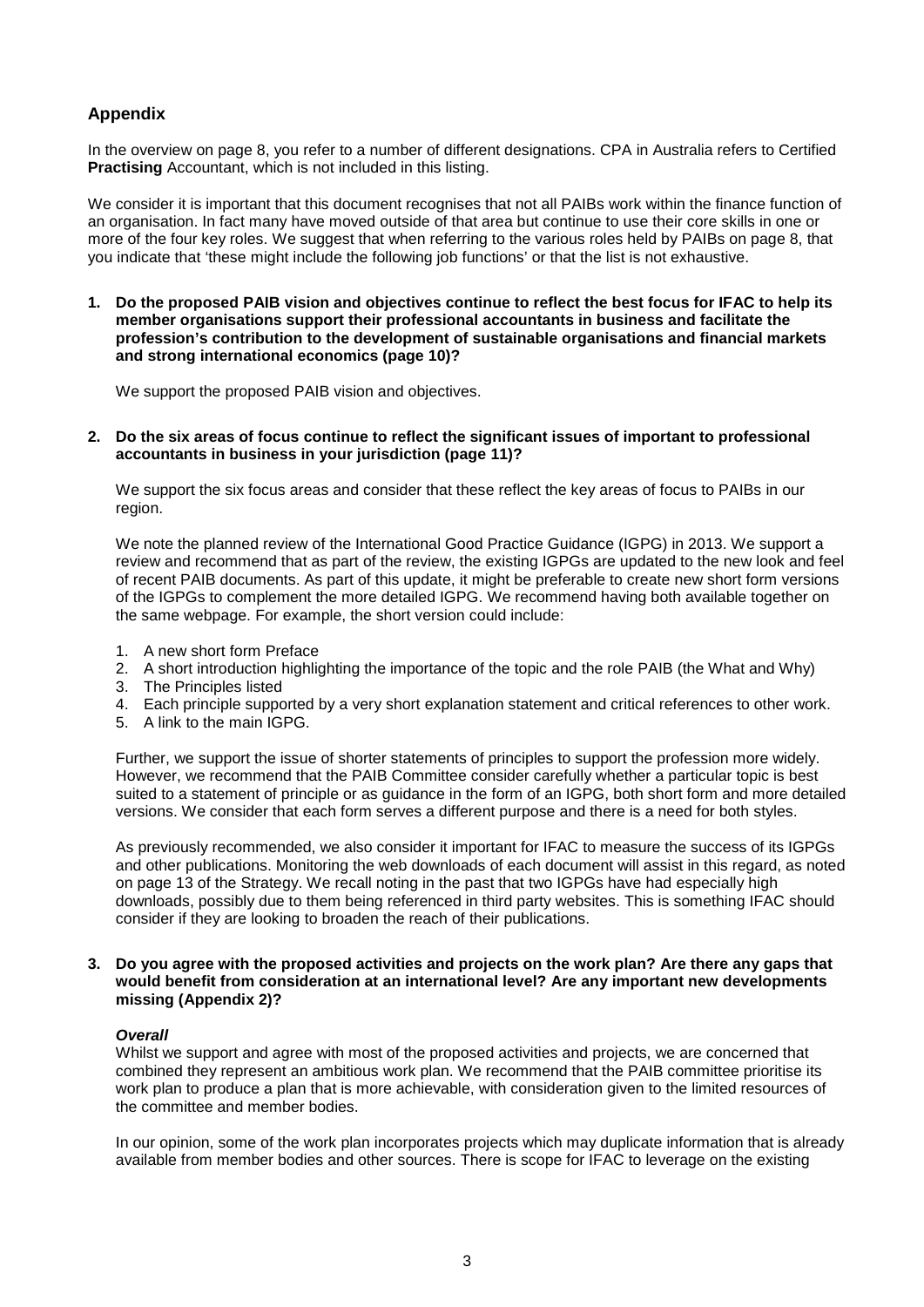information from the member bodies through increased collaboration and consolidation of information at an international level.

We consider that there is a need for clarity of the role of IFAC, its PAIB committee, taskforces and the individual member bodies in delivering the proposed activities in the work plan. We recommend that once the work plan is approved, that the PAIB Committee reviews the taskforce structure and revise it to address the priorities on the work plan. We do not consider it is appropriate to have a fixed and permanent taskforce structure and create activities for those taskforces. But rather identify the work plan and priorities of the committee, and create taskforces to deliver those activities. This will enable a better sharing of the workload, especially as some tasks involve publication development and some are engagement activities. For example, we note a significant workload for the roles and domain taskforce, but no activities for the financial and performance management taskforce.

We have the following specific comments on the individual aspects of the workplan below:

### *PAIB competence*

We are unclear as to how a project on the need for PAIBs to manage transition in their careers will be useful to PAIBs. Clearly this is something which Professional Accounting Organisations (PAOs) need to manage. However, in the past outputs from the PAIB Committee have been aimed at the individual members, rather than support for the PAOs themselves.

### *Governance*

We support IFACs involvement with COSO and ISO in the development of international risk management and internal control standards. Our members are particularly interested in internal controls, risk management strategy and frameworks. We strongly support the comparison of the different frameworks and guidelines as we consider this to be useful to our members. We are unclear as to why principles on the need for integrating governance, risk and internal control are needed at this stage.

A key area where we consider that IFAC could add value is the alignment of risk management, internal controls between organisations that use them and how the auditors review and assess them. A disconnect between organisations and auditors in this perspective was noted during a meeting between IFAC PAIB staff and representatives from ISO in Australia. We would like to see the PAIB committee work together with IAASB to gain greater alignment in this area, as we consider this would have significant benefits for all involved.

# *Financial and non-financial information*

We are unclear as to why further guidance is needed on the reporting principles, we consider it is more appropriate at this stage to focus on the involvement with the IIRC.

Other areas that we consider are currently relevant to PAIBs in our jurisdiction but which are not included on this work plan are:

- Budgeting, planning, rolling forecasts
- KPIs, performance measurement.
- Strategy development and process improvement
- Industry specific guidance, such as resources and financial services
- Accounting standards
- External auditor liaison such as the proposed preparer/auditor interface.

We would like to see the PAIB committee consider whether these are areas which they can address. We note that these are focus areas which are important now and on an ongoing basis to PAIBs and can be addressed at a global level. Whilst we understand that the PAIB committee is focused on the future development, we consider it is important (particularly for the developing nations as highlighted in the recent member body survey) that current basic needs of PAIBs are also met. These issues will continue to be relevant and critical to PAIBs into the future. These are predominantly in the areas of financial and performance management, which as noted earlier, is a significant area of focus but is lacking from the proposed work plan. We recommend the work plan is reviewed to achieve the appropriate balance between forward looking and current day to day needs of PAIBs as well as appropriate prioritisation of the activities as noted earlier.